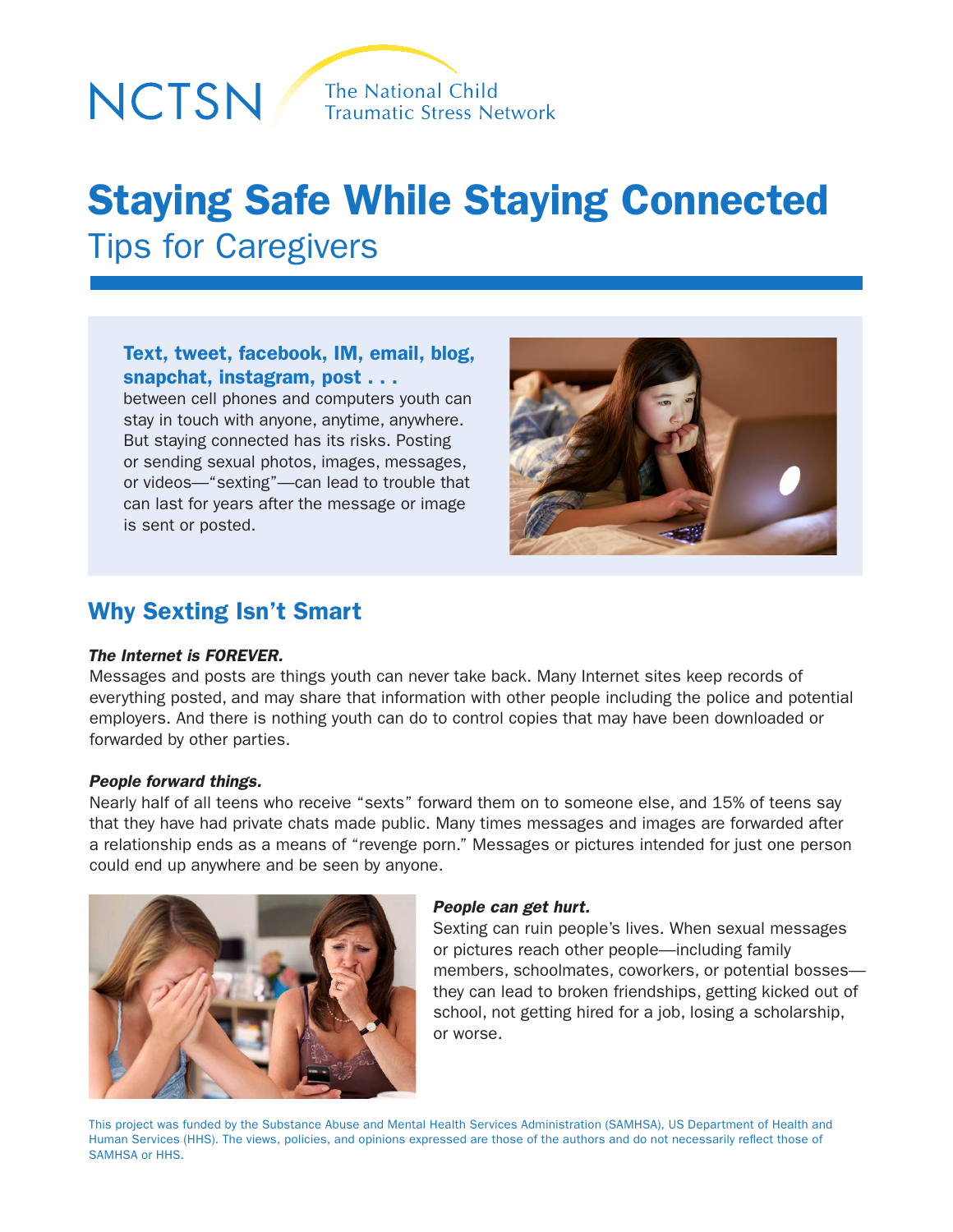## *It's illegal.*

All across the country, states are passing laws against posting or sending messages meant to hurt, insult, or spread nasty rumors about another person—including sexts. And posting or sending sexual pictures of anyone under the age of 17, even the youth's own pictures, may be considered child pornography in the eyes of the law. In Pennsylvania and Florida, for example, teens who "sexted" naked pictures of each other have been arrested for child pornography a felony. Even if a sext did not start with the youth, there may be legal consequences for forwarding someone else's sexts.

# Tips for Keeping Youth Safe

*Educate yourself.* Any child can become the victim of an online predator. Become familiar with social networking sites and any apps that youth are using to communicate. You can ask them to explain or demonstrate.

*Teach youth to protect their identity.* Teach youth to choose their screen names carefully and not use one that can easily identify them. Their passwords are the only thing standing between youth and a lot of potential trouble. Teach youth to keep their passwords and identifying information private. This includes



their name, address, phone number, school grade, family member information, etc. Predators can use this information to locate and groom a victim. If your child has a key to your house you would be concerned about whom they might share that access with and where they might leave it or keep it safe. Passwords are like keys to your information.

**Strengthen privacy setting.** Make sure that privacy settings on all social networking sites are set high and that they remain unchanged after updates.

**Discuss the dangers of "checking-in.**" Some apps allow users to share their current location sites which tell predators exactly where to find them. Disable geotagging on mobile devices so that youth's locations are not disclosed.



**Talk regularly.** Conversations about cyber and personal safety have to take place more than once. As children age, peer and social activities—as well as social media technology and platforms—evolve, and the conversations about being safe need to also evolve to stay current to youth's needs. If caregivers are not monitoring activities or having conversations about safety as often as they change the batteries in their smoke detectors, they are probably not happening often enough.

*Monitor youth's activity on computers and all mobile devices.* Become familiar with parental monitoring options and monitor desktops, laptops, tablets, cell phones, and video game consoles that have online connectivity. A caregiver has a responsibility to protect youth. You are not spying.